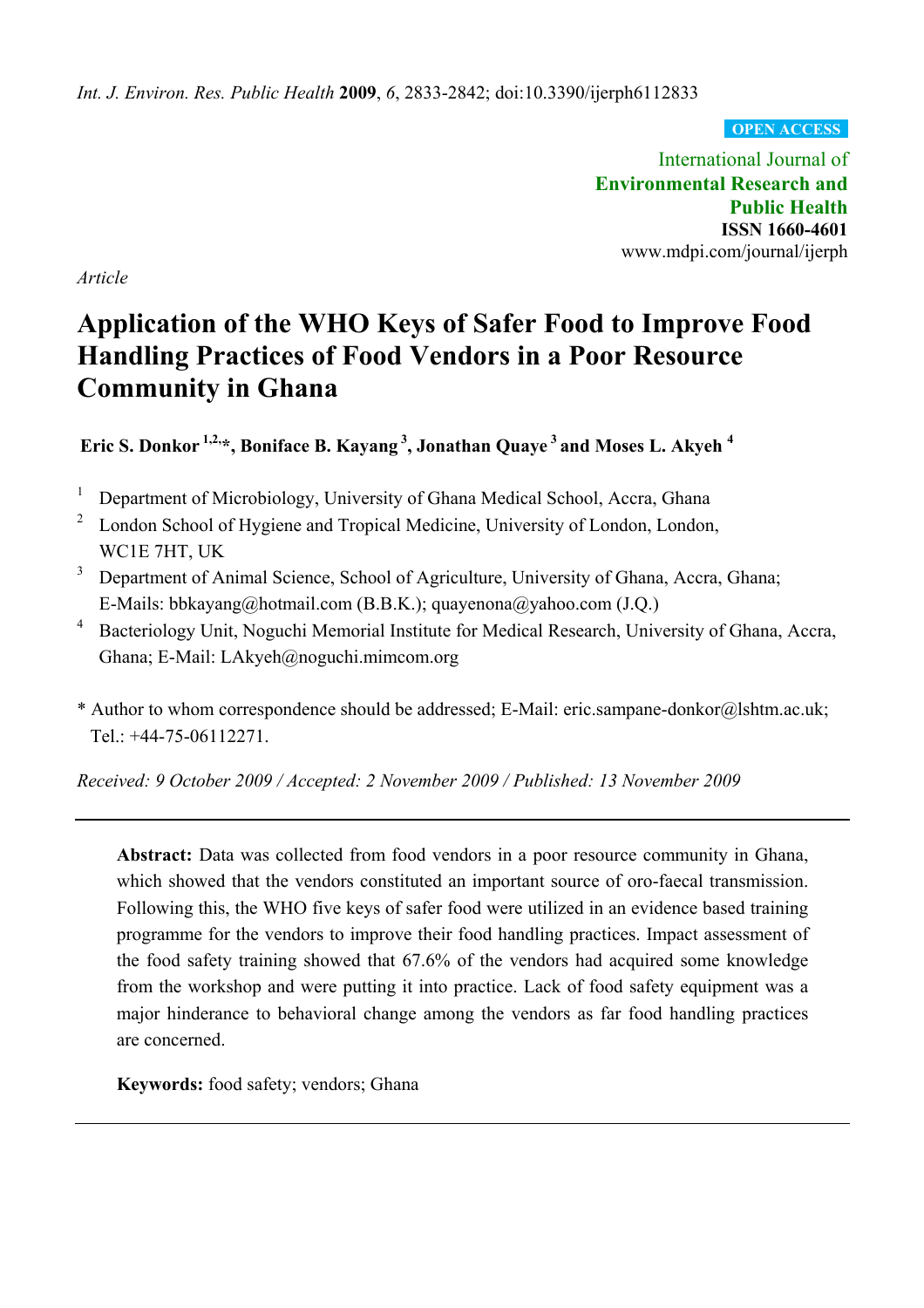# **1. Introduction**

In many developing countries, street food or ready-to-eat food vendors are an important component of the food supply chain. Street food satisfies a vital need of the urban population by being reasonably priced and conveniently available, and some segments of the population depend entirely on it. Food safety is a major concern with street foods as these foods are generally prepared and sold under unhygienic conditions, with limited access to safe water, sanitary services, or garbage disposal facilities [1,2]. Hence street foods pose a high risk of foodborne illness due to microbial contamination, as well as improper use of food additives, adulteration and environmental contamination. Vendors of ready-to-eat food constitute a major source of food health risk, especially through oro-faecal transmission of pathogens, and vendor related risk is particularly high in poor resource communities [3]. There are about 60,000 food vendors of ready-to-eat food in Accra, the capital city of Ghana [4]. While there is an increasing shift towards ready-to-eat food in Accra, improving the safety of such food has remained a major challenge.

A major intervention in improving the safety of ready-to-eat food or street food entails training of food vendors on hygienic handling of food [1,5]. However, this is more effective if it is evidence based, that is, if the training is based on specific data and information obtained from the trainee vendors. Quite recently, the World Health Organisation (WHO) has developed five main keys to safer food, which include keeping clean, separating raw and cooked food, cooking thoroughly, keeping food at safe temperatures, and using safe water and raw materials [6]. These five keys to safer food are of immense importance in developing countries, and equipping food vendors in such countries with such information could impact significantly on food safety. The aim of the study was to apply the WHO five keys to safer food in an evidence based training programme for food vendors to improve the safety of street food or ready-to-eat food in a poor community in Accra.

# **2. Methods**

#### *2.1. The Study Area*

The project was carried out mainly at Chorkor, a suburb of Accra, from October, 2007 to July, 2008. The study area is located within the Dahomian ecological zone of West Africa and the vegetation is coastal savanna grassland. The climate is hot and humid and there is a bimodal rainfall pattern with a mean annual rainfall of about 1,300 mm. The mean daily temperature is 26 °C with a range of 18 °C–35 °C. The relative humidity can be as high as 97% in the mornings of wet seasons and as low as 20% in the afternoon of the dry seasons.

The study community, which is located at the outskirts of Accra, is densely populated, has a relatively high level of poverty, and is characterised by poor hygienic environments which could pose serious health risks to ready-to-eat or street food. The population of food vendors in the community is unknown, but sale of ready-to-eat food appears to be an important occupation, in addition to fishing, the main occupation.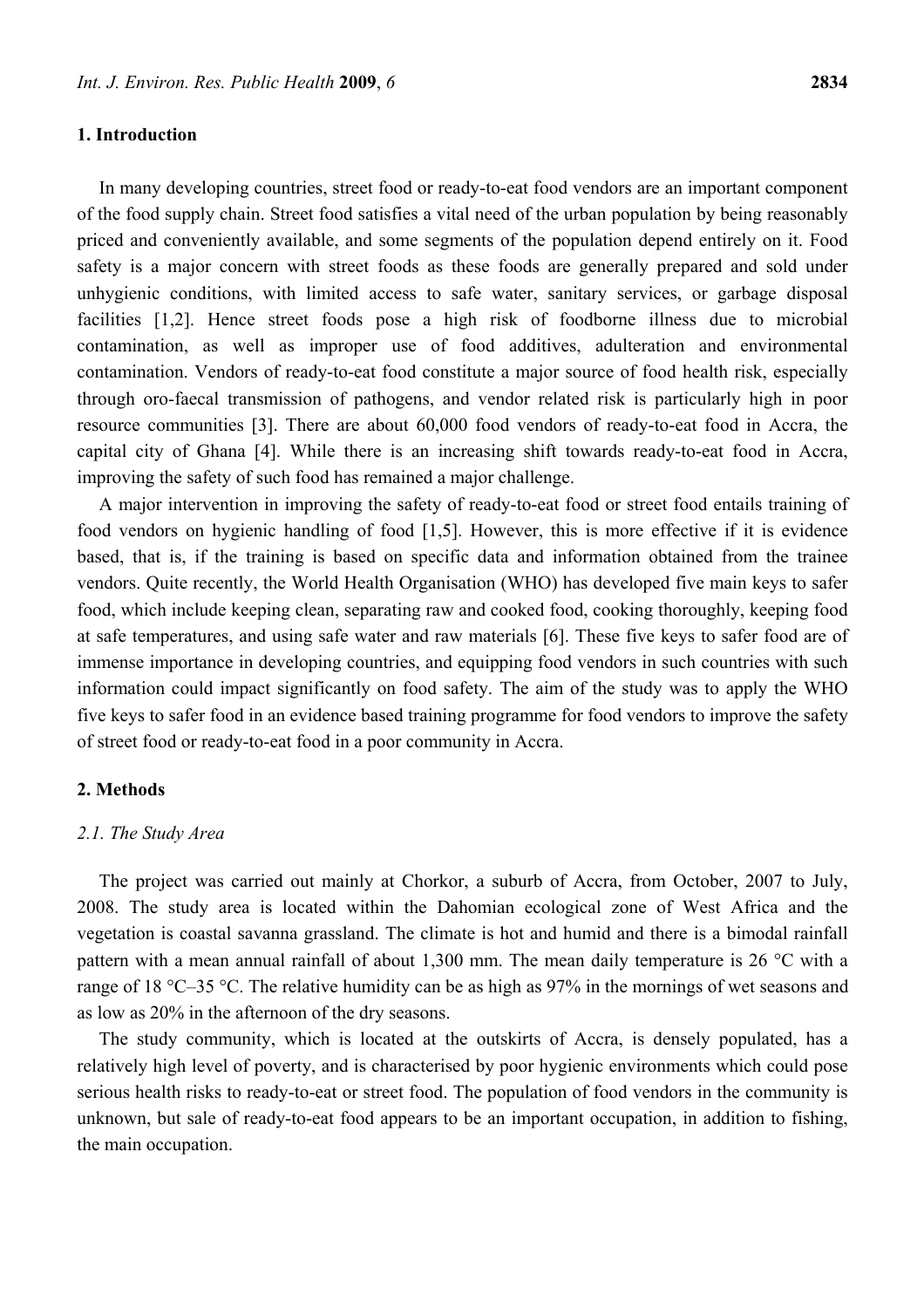# *2.2. Data Collection*

The project involved two main phases. The first phase focused on data collection on the food handling practices of street food vendors. An attempt was made to determine the population of food vendors in the study community. This was done by collecting information from the Chief of the community and other community officials who interact with food vendors. The information collected showed that the population of food vendors in the community was about 250. Following this, a stratified method of sampling was used to statistically sample 100 food vendors of the various major food types sold, for interview using a structured questionnaire (with a Leikert scale). A total of 27 food vendors from other parts of Accra were also interviewed. The data collected focused primarily on: (i) food handling practices; (ii) environmental and personal hygiene; (iii) risk factors of oro-faecal transmission, and (iv) incidence of diarrhoea and its treatment. Additionally, data on other market factors not directly related to risk such as food types sold and market size of vendors were also collected. Personal hygiene of the vendors was assessed by their cleanliness of appearance and health, while environmental hygiene was assessed by cleanliness of the food environment, plates and other food equipment. Apart from personal and environmental hygiene, which involved data collection by observation, the other data collected were self reported by the vendors. Stool specimens were collected from all the vendors and screened for enteric pathogens of bacteria and parasites by standard microbiological methods [7-10]. For bacterial pathogens, specimens were cultured on MacConkey agar and Salmonella-Shigella agar, and the isolated organisms were identified by inoculation of various biochemical reagents. In the case of parasites, specimens were analysed microscopically.

The second phase of the project entailed a one-day risk communication workshop in which food vendors were invited to participate without incentive. At the workshop food vendors were trained in food handling using the WHO keys of safer food [6], and information synthesized from data collected in the first phase. In a highly simplified form, the vendors were also given lessons and training in various food safety related subjects, including food and personal hygiene, environment and food safety, transmission of food-borne infections, control of foodborne infections, and economic importance of food safety. The lessons presented at the workshop were developed and validated by the investigators of the study prior to the workshop. The language of communication used at the training workshop was a local dialect understood by the vendors. Following the training, data was collected from the vendors on their food handling practices after a period of six months, through a one time survey. The data was analysed and compared with data collected on food handling practices of the vendors prior to the training workshops, to help assess the impact of the training on food handling. The training impact was further evaluated by: (i) the extent to which the trained vendors shared knowledge from the workshop with others, and (ii), the assessment of the workshop by the food vendors.

# *2.3. Data Analysis*

The laboratory and interview data collected from the food vendors was entered in MS-EXCEL and MS-ACCESS and analysed using SPSS to help address the objectives of the study. The strategies taken to analyse the data collected in the study, involved descriptive statistics, including geometric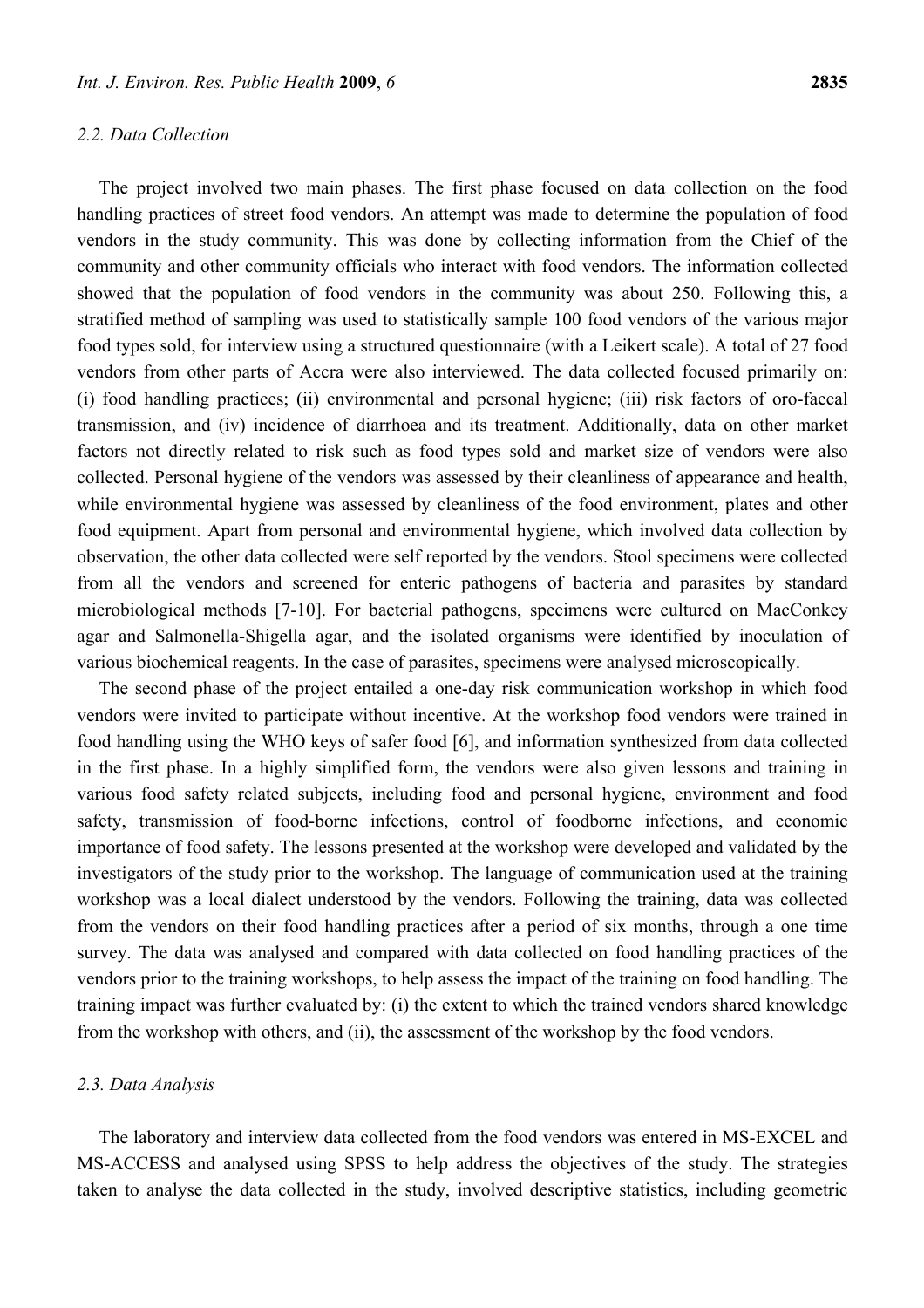means, frequencies, ranges and prevalence rates of the study variables. Significant differences, associations, and interrelationships of the variables were also assessed.

# *2.4. Ethical Considerations*

The protocol of the study was submitted to the Ethical Committee of The University of Ghana Medical School and consent was obtained from food vendors and the Local Authority before the interviews and training workshop.

#### **3. Results**

#### *3.1. Demographic Characteristics of Food Vendors*

The demographic characteristics of the food vendors sampled are reported as follows. Overall, the food vendors comprised 125 (98.4%) females and two (1.6%) males. The age range of the food vendors was 16–70 years with a mean age of 34 years (SD = 11.8). A total of 116 (91.3%) of the vendors were Christians, 9 (7.1%) were Moslems, while two (1.6%) did not have any religious affiliation. Overall, 33 (26%) of the food vendors did not have any form of education, 40 (22%) had Junior Secondary School Education, 28 (22%) had Primary School Education, 17 (13.4%) had Senior Secondary School Education, while nine (7.1%) had Middle School Leaving Certificate Education.

#### *3.2. Prevalence of Intestinal Pathogens and Incidence of Diarrhoea among Food Vendors*

No intestinal bacterial pathogen was isolated from stool specimens of any of the food vendors screened. However, a parasite, namely *Giardia lambia*, was isolated at a prevalence rate of 1% (1/100). A proportion of 12% (16) of the food vendors experienced diarrhoea every month, 15% (19) experienced it at intervals of 3-months, 4.7% (6) experienced it at intervals of 6-months, 19.7% (25) experienced it yearly, while 45.7% (58) experienced it at intervals of more than one year. A proportion of 2.4% (3) of the vendors had no experience of diarrhoea.

# *3.3. Practices, Attitudes and Perceptions of Food Vendors Related to Oro-Faecal Transmission of Intestinal Pathogens*

Toilet attendance of the vendors and hand washing afterwards (prior to the training workshop) were as follows. In a day, during food sales, 69.3% (88) of the food vendors attended the toilet once for defaecation, 11% (14) attended the toilet twice, 1.6% (2) attended the toilet three times, while 18.1% (23) did not attend the toilet at all. After defaecation, 92.1% (117) *mentioned* that they always washed their hands, 3.1% (4) washed hands sometimes, while 4.7% (6) never washed hands at all. The food vendors had different modes of hand washing after defaecation, and the type of water used was portable water (pipe borne water) A total of 86.6% (110) food vendors washed their hands with water and soap, while 12.6% (16) washed hands with only water. A proportion of 71.2% (108) of the vendors discarded the water after washing, 18.2% (12) used the water for washing food equipments,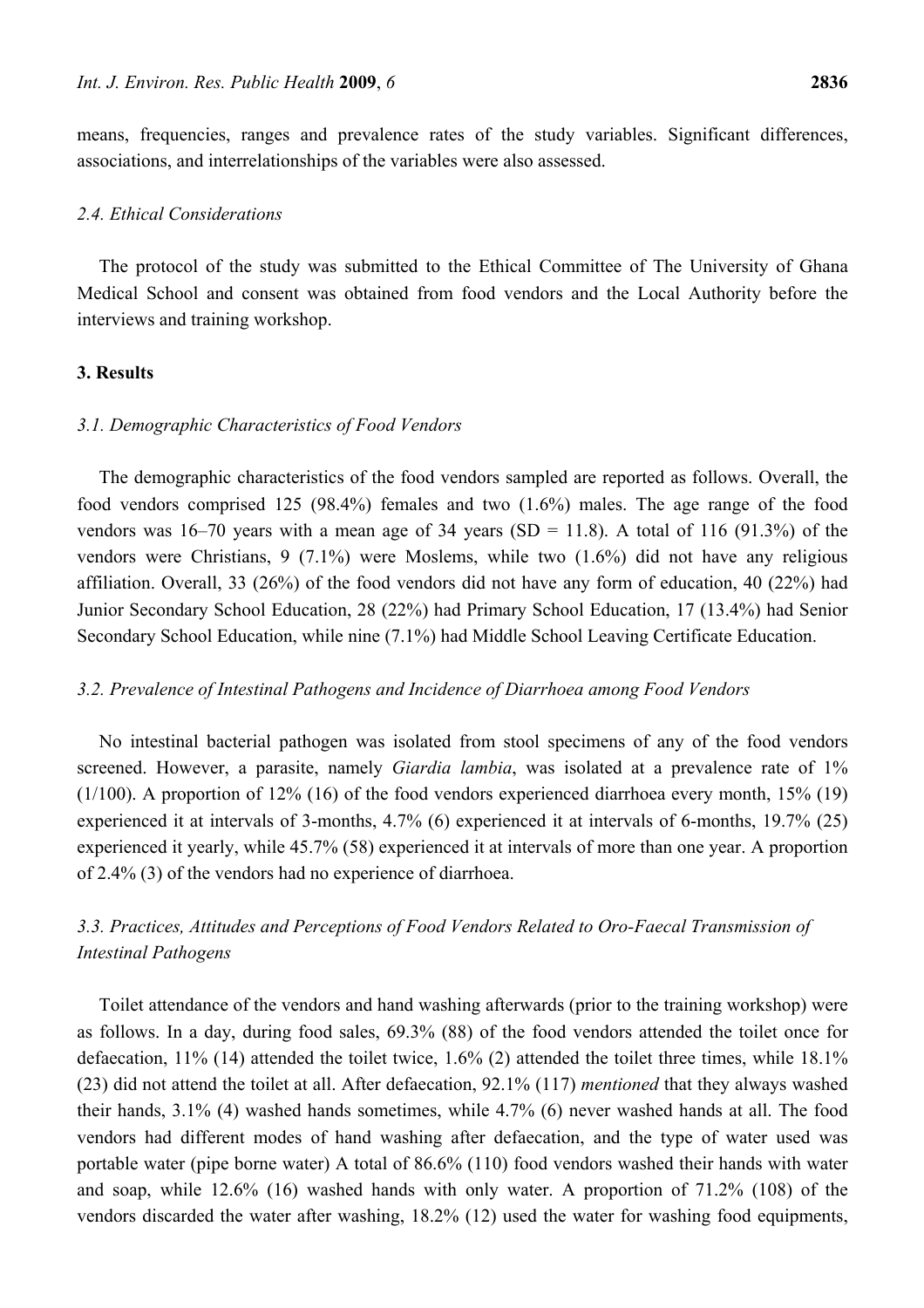while 10.6% (7) reused the water in subsequent hand washings. A high majority of 98.4% (125) of the food vendors had knowledge that some human pathogens could be transmitted by the oro-faecal route. Generally, there were no significant differences in the practices, attitudes and perceptions of the vendors based on their demographic characteristics at  $p < 0.05$ .

# *3.4. Environmental and Personal Hygiene of Food Vendors*

In the assessment of environmental hygiene of the vendors, 16.5% (21) was scored as poor, 47.2% (60) was fair, while 34.6% (44) was good. In terms of personal hygiene, 4.7% (6) of the vendors had poor hygiene, 57.5% (73) had hygiene rated as fair, while 36.2% (46) had good hygiene.

#### *3.5. Food Safety and Handling Practices of Food Vendors*

The food handling practices of the food vendors prior to the training workshop were as follows. Before food preparation, all the food handlers washed their hands; 57% of the vendors washed hands always, 12% washed most times, while 31% did not wash often. During food preparation, 2% of the vendors admitted not using clean surfaces, while 98% used clean surfaces to various extents as follows: 47% used clean surfaces always; 17% used them most times, while 34% did not use them often. The use of separate equipment for raw and cooked food or separating the two categories of food during storage was not practiced by 1% of the vendors. On the usage of equipment, 35% of the vendors always used separate sets of equipment for raw and cooked food, 21% used separate equipment most times, while 42% did not use them frequently. On the practice of storing raw and cooked food separately, 27% of the vendors always stored raw and cooked food separately, 23% stored them separately most times, while 49% did not do this often. Pipe borne water was the water source used by 99% of the vendors for cooking and food handling, while 1% of the vendors used well water. A proportion of 81.9% of the food vendors stored food overnight and sold to consumers, 55.9% used refrigeration facilities for storage, while 15.7% kept food uncovered. In a day, one food vendor sold food to an average of 117 people ranging from 1–500 people. A wide range of ready-to-eat food was sold by the vendors (Table 1). Generally, there were no significant differences in the food handling practices of vendors based on their demographic characteristics at  $p < 0.05$ .

#### *3.6. Training of Food Vendors*

Overall, a total of 100 food vendors (including the majority of those who took part in the pre-workshop survey) were trained in various aspects of food safety. There was also an interactive phase of the workshop, during which the food vendors asked pertinent questions related to food safety and suggested ways the safety of ready-to-eat food could be improved. This actually enriched the workshop, and made knowledge transfer to the vendors easier. Collecting and analysing stool specimens from the vendors before the training was useful because it helped to inform the vendors practically about oro-faecal transmission, and the possible role of food vendors in the transmission process. Table 2 shows the self-reported food handling practices of the vendors before and after the training workshop, as well as the overall impact of the training. Impact assessment of the training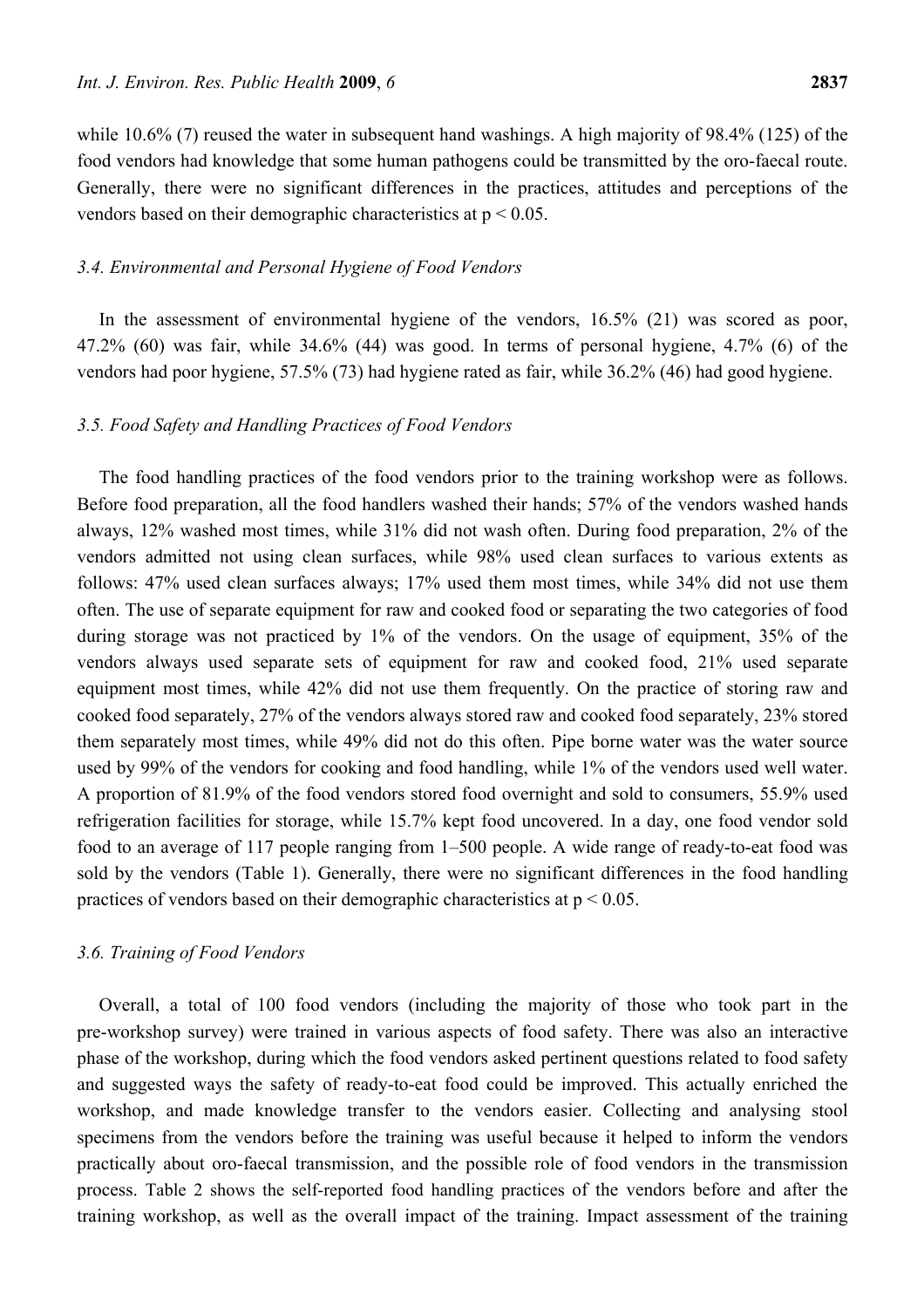showed quite a favourable outcome: overall, 67.6% of the food vendors had acquired some knowledge and were putting it into practice; 27% had also acquired some knowledge but were not practicing it; while 5.4% indicated not acquiring any knowledge.

| Food             | <b>Description</b>                        | <b>Mode of Cooking</b>            |
|------------------|-------------------------------------------|-----------------------------------|
| Koko (porridge)  | Fermented maize dough                     | <b>Boiling</b>                    |
| Koose            | Fried bean cake                           | Frying                            |
| Kenkey           | Fermented maize dough                     | Wrapped in maize husks and boiled |
| Banku            | fermented maize dough dumpling            | Heating with continous stirring   |
| Rice             | Boiled rice                               | <b>Boiling</b>                    |
| Wankye           | Rice and beans                            | <b>Boiling</b>                    |
| Fufu             | Cassava with plantain/cocoyam             | Boiling and pounding              |
| Omutuo           | Boiled rice dumpling                      | Boiling and stirring              |
| <b>Beans</b>     | Cooked beans                              | <b>Boiling</b>                    |
| Okra soup        | Okra and other vegetables; palm oil added | <b>Boiling</b>                    |
| Yam and plantain | Boiled or fried                           | Boiling or frying                 |
| Chofi            | Turkey meat                               | Fried                             |
| Salad            | Mixture of leafy vegetables               | No cooking                        |

Table 1. Types of ready-to-eat food sold by the vendors.

**Table 2.** Impact of training and self-reported food handling practices of vendors, before and after the training workshop.

| <b>Parameter</b>                          | Pre-training $(\% )$ | Post-training $(\% )$ |  |  |
|-------------------------------------------|----------------------|-----------------------|--|--|
| Hand washing before food preparation      |                      |                       |  |  |
| Always done                               | 57                   | 100                   |  |  |
| Most times done                           | 12                   | $\theta$              |  |  |
| Not often done                            | 31                   | $\Omega$              |  |  |
| Not done                                  | $\theta$             | $\theta$              |  |  |
| Use of separate equipments for cooked and |                      |                       |  |  |
| raw food                                  |                      |                       |  |  |
| Always done                               | 35                   | 35.1                  |  |  |
| Most times done                           | 21                   | 16.2                  |  |  |
| Not often done                            | 42                   | 45.9                  |  |  |
| Not done                                  | 1                    | 2.7                   |  |  |
| Refrigeration of stored cooked food       |                      |                       |  |  |
| Always done                               | n/e                  | 27                    |  |  |
| Most times done                           | n/e                  | 16.2                  |  |  |
| Not often done                            | n/e                  | 54.1                  |  |  |
| Not done                                  | 45.1                 | 2.7                   |  |  |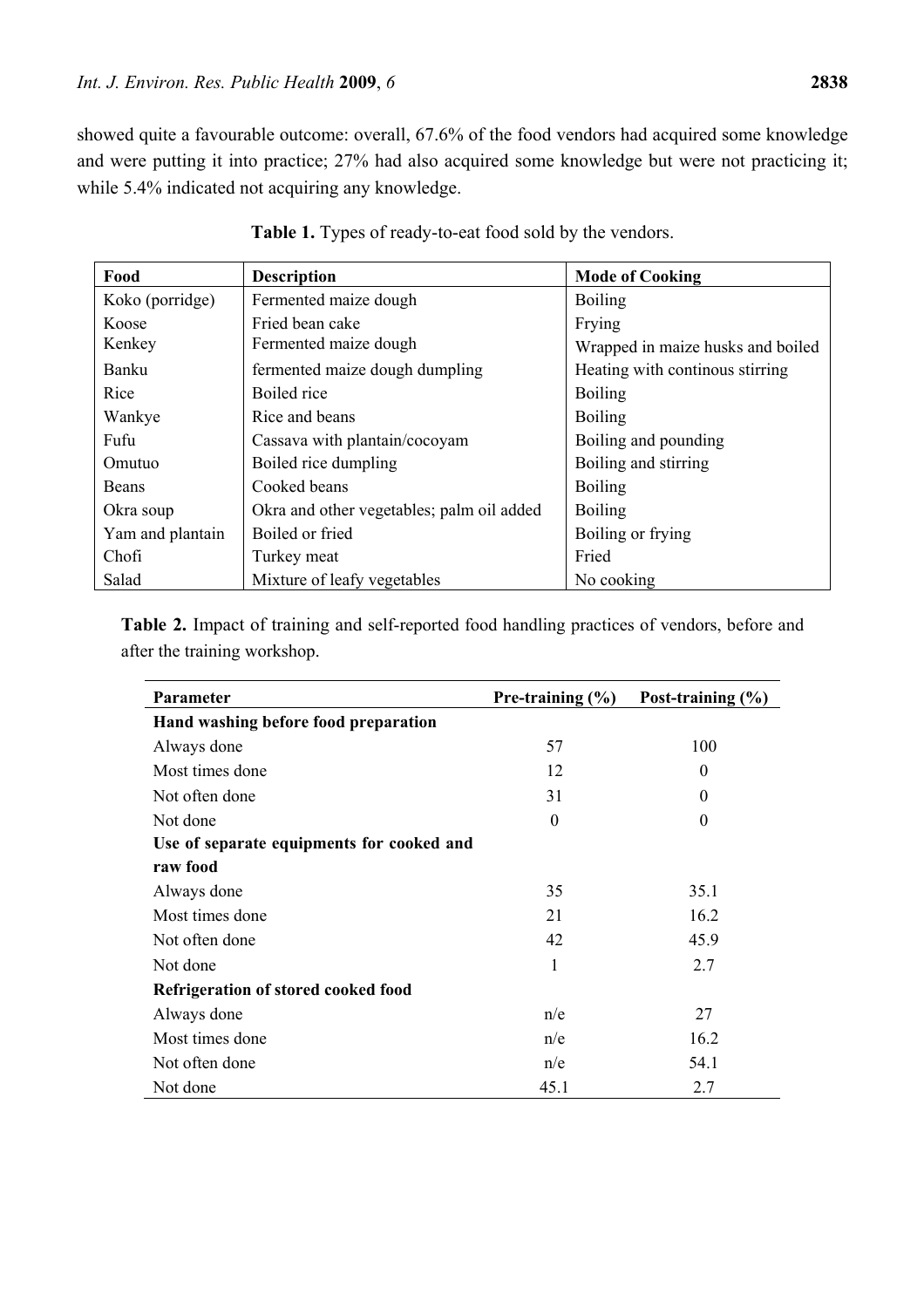| <b>Parameter</b>                           | Pre-training $(\% )$ | Post-training $(\% )$ |  |  |
|--------------------------------------------|----------------------|-----------------------|--|--|
| Reheating of stored cooked food            |                      |                       |  |  |
| Always done                                | n/e                  | 59.5                  |  |  |
| Most times done                            | n/e                  | 8.1                   |  |  |
| Not often done                             | n/e                  | 29.7                  |  |  |
| Not done                                   | n/e                  | 2.7                   |  |  |
| Sharing training experience with others    |                      |                       |  |  |
| Yes                                        | n/a                  | 48.6                  |  |  |
| N <sub>0</sub>                             | n/a                  | 51.4                  |  |  |
| <b>Overall impact of training workshop</b> |                      |                       |  |  |
| Knowledge acquired and practicing          | n/a                  | 67.6                  |  |  |
| Knowledge acquired but not practicing      | n/a                  | 27                    |  |  |
| No knowledge acquired                      | n/a                  | 5.4                   |  |  |

**Table 2.** *Cont.*

Note: n/e indicates not evaluated; n/a indicates not applicable;

Data on post training food handling practices is based on 37 vendors;

No significant differences in the food handling practices of vendors related to their demographic characteristics were observed at  $p < 0.05$ .

A proportion of 42% of the food vendors indicated that they had shared the knowledge they acquired from the training workshop with other people. Assessment based on specific indicators related to the WHO food safety keys showed the following: the rate of washing hands always before and during food preparation improved from 57% to 100%. Separation of raw and cooked food always during storage and using separate sets of equipment for them was practiced by 33.3% of the vendors after the workshop. However, before the workshop, 13.4% of the vendors used separate equipment for the two types of food while 91.3% separated the two types of food during storage. Keeping food at safe temperature was assessed only after the workshop, and showed that 27% of the vendors always kept food in the refrigerator if stored overnight, while 59.5% always reheated cooked food before selling.

#### **4. Discussion and Policy Implication**

Street food is known to pose significant risk to consumers and street food handlers constitute an important factor in improving the safety of street food. In this study, we monitored the handling practices and risk factors among food vendors with the aim of utilizing the information to institute corrective measures through an evidence-based training programme. The prevalence of intestinal/ diarrhoeal pathogens among the vendors was low (1%). However, the incidence of diarrhoea among the vendors was 51.4% annually. Incidence rate of a disease is known to provide a better measure of true frequency in a population compared to the prevalence rate [11]. The incidence rates of diarrhoea among the food vendors indicates that food vendors in the study area constitute an important source of intestinal pathogens and could therefore be important agents of oro-faecal transmission in these communities. In this study we isolated only *Giardia lambia* from one food vendor. However, a wide range of intestinal pathogens have been isolated from street food vendors, and include pathogens such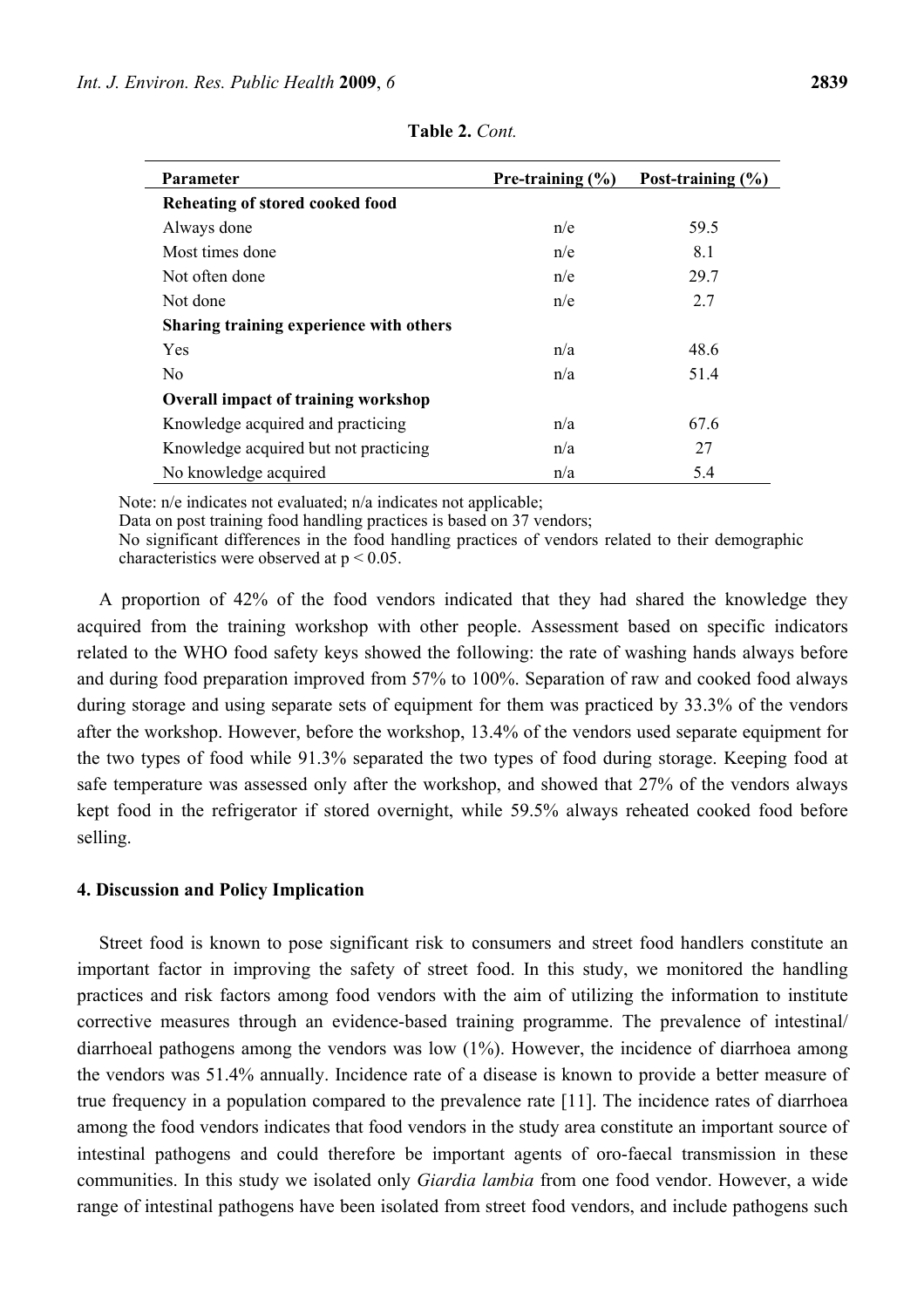as *Salmonella typhi*, non typhoidal salmonellae, *Entaemoeba histolytica*, *Ascaris lumbricoides*, *Enterobius vermicularis, Trichuris trichiura* [12-15]. Carriage of intestinal pathogens by food vendors could result in widespread transmission of the pathogens in a community, especially in countries like Ghana where food vendors form a significant part of the food supply chain. Apart from the vendors being an important source of enteric pathogens, high prevalence of food vendors who did not take any medication for diarrhoea or practiced self medication is a cause for concern, as such vendors could carry pathogens for a long period and pose risk to consumers

A majority of the food vendors attended the toilet during selling period and the standard practice of washing hands with water and soap after toilet was done by 98%. This is quite encouraging and may be due to the fact that a high majority of the vendors (98.4%) had knowledge on oro-faecal transmission of pathogens. However, a proportion of 28.8% did not discard water after the toilet related hand washing, but used it for cleaning food equipment or for subsequent hand washing. This practice could encourage dissemination of pathogens in the food environment with possible outbreaks [3,16,17]. Assessment of personal and environmental hygiene of the vendors showed that 4.7% and 16.5% of the food vendors had poor personal and environmental hygiene, respectively. Thus generally, personal and environmental hygiene of the vendors were good which may be due to the increasing awareness of food safety among the vendors as well as the inspection of vendoring sites by sanitation officers. Similar findings have also been reported [18].

With the aid of a questionnaire, we assessed compliance with the WHO five keys to safer food among the vendors, which was based mainly on self reported information by the vendors. Though, generally, compliance with the various safer food keys was high, a small proportion of the vendors constantly utilized the food safety keys. For example, overall, 99% of the vendors stored raw and cooked food separately, however, only 27% practiced this always. The WHO five keys to safer food are recognised as a standard way of producing and maintaining safe food in communities. Maximum operation of these food safety keys ensures consumer protection against food health hazards. In this study, because the food vendors do not always comply with the food safety keys, the safety of the street food sold by the vendors cannot be guaranteed. We did not sample street food sold by the vendors for investigation but studies on the food have reported high microbial counts and the presence of a number of pathogens [18-22].

In this study which was carried out in Accra, the capital city of Ghana, an average of 117 people bought food from one food vendor in a day. In Latin America, street food purchases account for up to 30% of urban household spending, while in countries like Bangkok, 20,000 street food vendors provide city residents with an estimated 40 percent of their overall energy intake [23]. Generally, about 2.5 billion people worldwide patronise street food [23]. The relationship between street food and the general population brings to focus safety considerations, and interventions such as regular health education of food vendors are urgently required to protect public health.

The training workshop organised for the food vendors produced some significant results though food handling practices of the vendors had not improved perfectly. Overall, 67.6% of the vendors had acquired some knowledge from the workshop and were putting it into practice. Washing hands always during food preparation increased from a rate of 57% to 100% after the training. However, significant inprovements were not observed for the other WHO safer food keys tested especially, using separate utensils for raw and cooked food, including separating the two food types during storage, and storing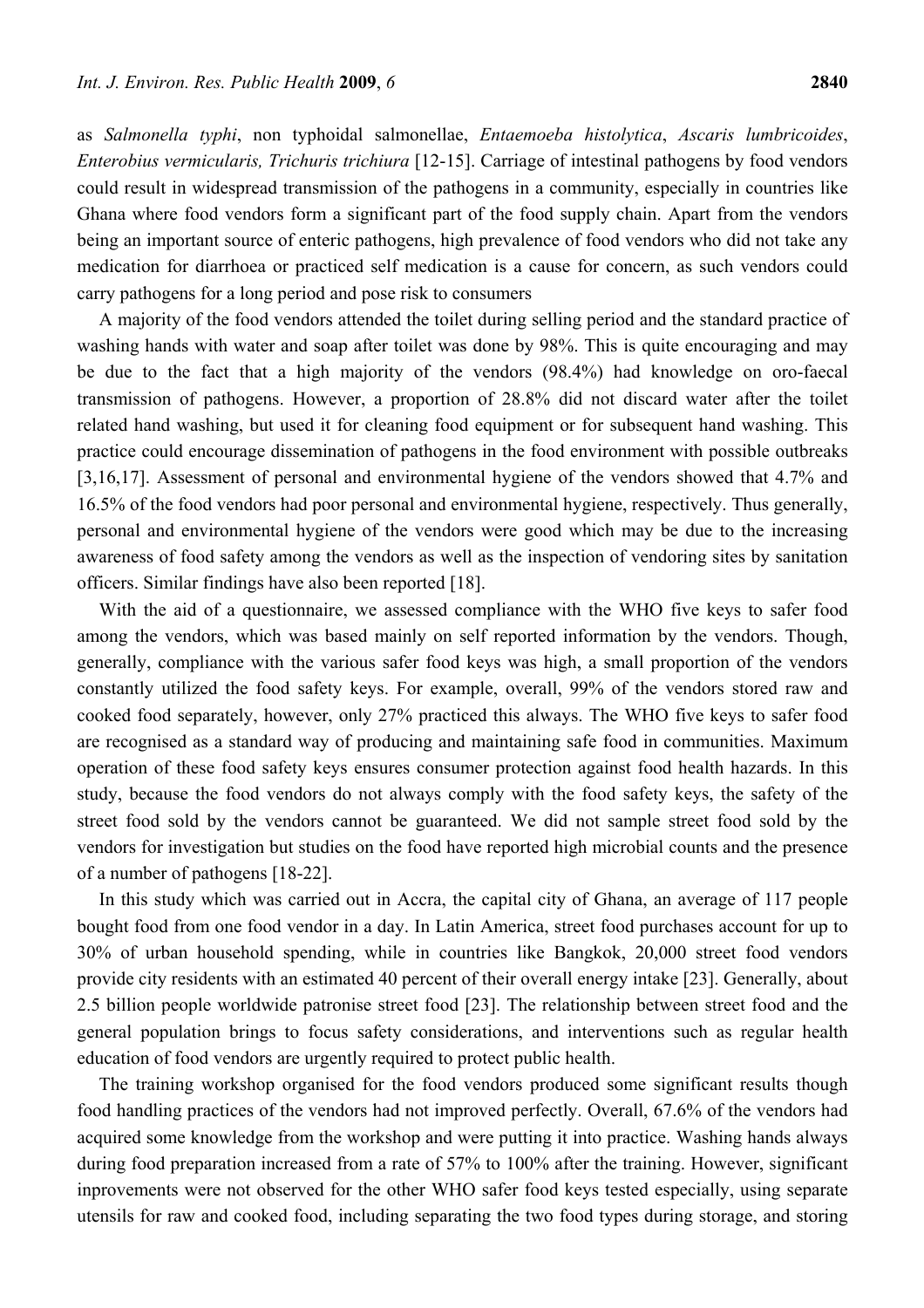food overnight in the refrigerator. Employment of these food safety keys requires food utensils and other equipment such as refrigerators. The study was carried out in a poor resource community and is likely lack of resources may have accounted for poor performance of the vendors with regard to these food safety keys despite the significant impact of the training.

There are some limitations of this study. Firstly, we surveyed different groups of vendors before and after the training workshop. Though the vendors came from the same community, this may introduce some bias in assessing the effectiveness of the training workshop on behavioral change. A second limitation of the study is that a small sample size of 37 vendors completed the follow-up survey. The workshop was carried out six months after the study; some vendors may have moved from the location or changed trade, making follow up difficult. A third limitation of the study is that most of the data we collected from the vendors were self reported by the vendors, which may also introduce some bias in the behaviors of the vendors studied.

It is concluded that generally, food vendors have information on food safety such as hygiene and disease prevention. However, they require an impulse such as a training workshop to put knowledge on food safety into practice. Lack of facilities among food vendors in poor resource communities could be a major constraint to the employment of good food safety practices.

# **Acknowledgements**

The paper is an output of a research project funded by the Africa Regional Office of the World Health Organisation. The funding received is gratefully acknowledged. Additionally, technical support provided by the entire staff of Department of Microbiology, University of Ghana Medical School is gratefully acknowledged.

# **References**

- 1. *Food Safety*; WHO-AFRO: Brazzaville, Congo, 2006.
- 2. Rheinländer, T.; Olsen, M.; Bakang, J.A.; Takyi, H.; Konradsen, F.; Samuelsen, H. Keeping up appearances: perceptions of street food safety in urban Kumasi, Ghana*. J. Urban Health* **2008**, *85*, 952-964.
- 3. Todd, E.C.; Greig, J.D.; Bartleson, C.A.; Michaels, B.S. Outbreaks where food workers have been implicated in the spread of foodborne disease. Part 3. Factors contributing to outbreaks and description of outbreak categories. *J. Food Prot.* **2007**, *7*, 2199-2217.
- 4. Afele, M. Street food boom in Ghana spurs calls for better hygiene. *Bull. World Health Organ.* **2006**, *84*, 772-773.
- 5. *The Experience of Improving the Safety of Street Food via International Technical Assistance*; FAO/WHO: Marrakech, Morocco, 2002.
- 6. *Five Keys to Safer Food Manual*; WHO: Geneva, Switzerland, 2007.
- 7. World Health Organisation. *Basic Laboratory Methods in Medical Parasitology*; Macmillan/Clays: London, UK, 1991; pp. 11-12, 17-20.